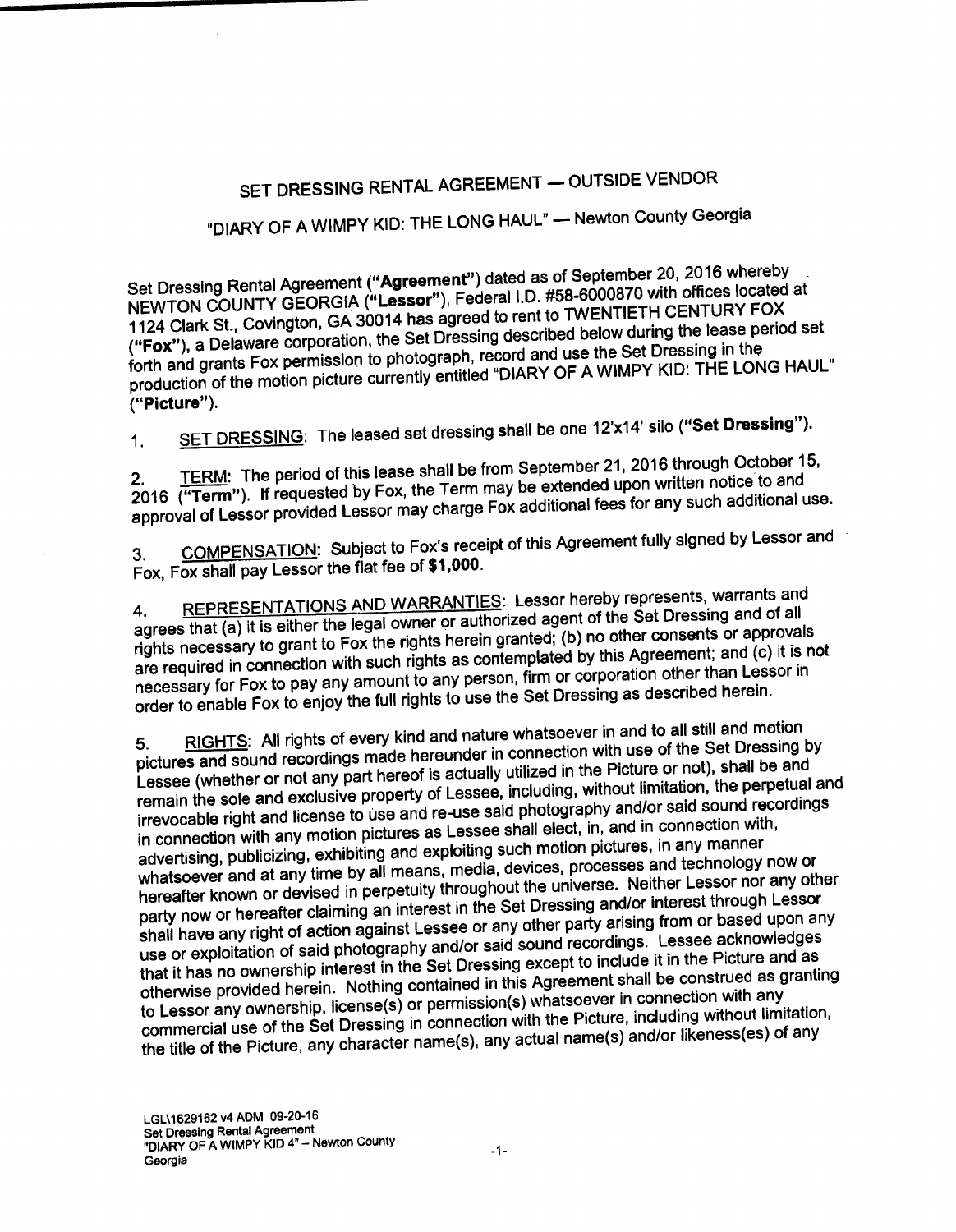individual(s) rendering services of any kind on the Picture, or any other images, associations,

and/or references.<br>6. INSURANCE: Fox shall at all times, maintain adequate production insurance including 6. INSURANCE: Fox shall at all times, maintain adequate production insurance including general liability and property damage insurance to cover any any and control of Fox. relating to the Set Dressing when the Set Dressing is in the care, custody and control of Fox.<br>7. CONFIDENTIALITY: Lessor agrees not to, at any time, disseminate, publish, state, or in

any manner disclose information describing details about the specific use of the Set Dressing in the Picture. However, nothing herein shall require Lessor to keep this Agreement or its terms confidential, as this Agreement will be public record as required by Georgia law. Additionally, nothing herein shall apply to in confidential, as this Agreement will be public record as required by Georgia law. Additionally, nothing herein shall apply to information subject to disclosure under the Georgia Open Records and Act (O.C.G.A<br>Act (O.C.G.A§50-18-70, et seq.) and no part of this Agreement shall prohibit either party from disclosing information to the extent required by law or court order.

RESPONSIBILITY FOR DAMAGE TO SET DRESSING: The Set Dressing is leased to Lessee on an "as-is" basis. During the term hereof, and while the Set Dressing is in the care, custody and control of Fox, Fox is responsible for loss, damage, or destruction of the Set Dressing, including but not limited to losses while the Set Dressing is in transit (provided Fox Dressing, including but not limited to losses while the Set Dressing is increased and paid for such transportation and Lessor is not transporting), during loading<br>has arranged and paid for such transportation and Lessor is and unloading by Fox, while at any and all Fox locations, while in storage arranged and paid for<br>by Fox, and while on Fox's premises. Unless otherwise agreed in writing, Fox shall be responsible to Lessor for the replacement cost value or repair cost value of the Set Dressing (if the Set Dressing can be restored by repair to its pre-loss condition) whichever is less, and the Set Dressing can be restored by repair to its pre-loss condition) where the been made provided Lessor provides Fox with written substantiation that such as false Set Dressing written substantiation that Lessor has actually replaced such lost or stolen Set Dressing. Without such written substantiation, the Set Dressing will be replaced on an actual cash value<br>basis. Any rental charges which accrue during the restoration and/or replacement time shall not basis. Any rental charges which accrue guiling the restoration and rental charges shall be applied against the actual cost of restorms of replacing, however, said not be liable or not exceed the replacement cost. Notwithstanding the foregoing, Fox shall not be liable or responsible for any damage to or loss of the Set Dressing, including accreation for<br>caused by: (i) Lessor's act(s) or omission(s); or (ii) material breach hereof by Lessor. In no event shall either party be liable for consequential damages.

INDEMNIFICATION: Except with respect to matters arising from a breach hereof by Lessor and/or the sole negligence or willful misconduct by Lessor, Fox shall release and<br>indemnify Lessor and hold Lessor, Lessor's elected and appointed officials, officers, boards, commissions, employees, representatives, consultants, servants, agents and volunteers harmless from and against any and all third party claims, liability, judgments, losses, damages, costs and expenses, including penalties, interest, and reasonable attorney's fees and costs in the defense and disposition of such matters (other than with respect to any settlement entered<br>into without Fox's written consent or claim which Fox has not been notified of at the commencement of such action) arising out of any third-party claim against Lessor resulting from Fox's use of the Set Dressing and shall provide Lessor with <sup>a</sup> defense, provided Lessor cooperates with Fox and follows Fox's reasonable instructions in connection with such claim. The indemnification obligations of Fox as herein stated shall survive any termination of this Agreement.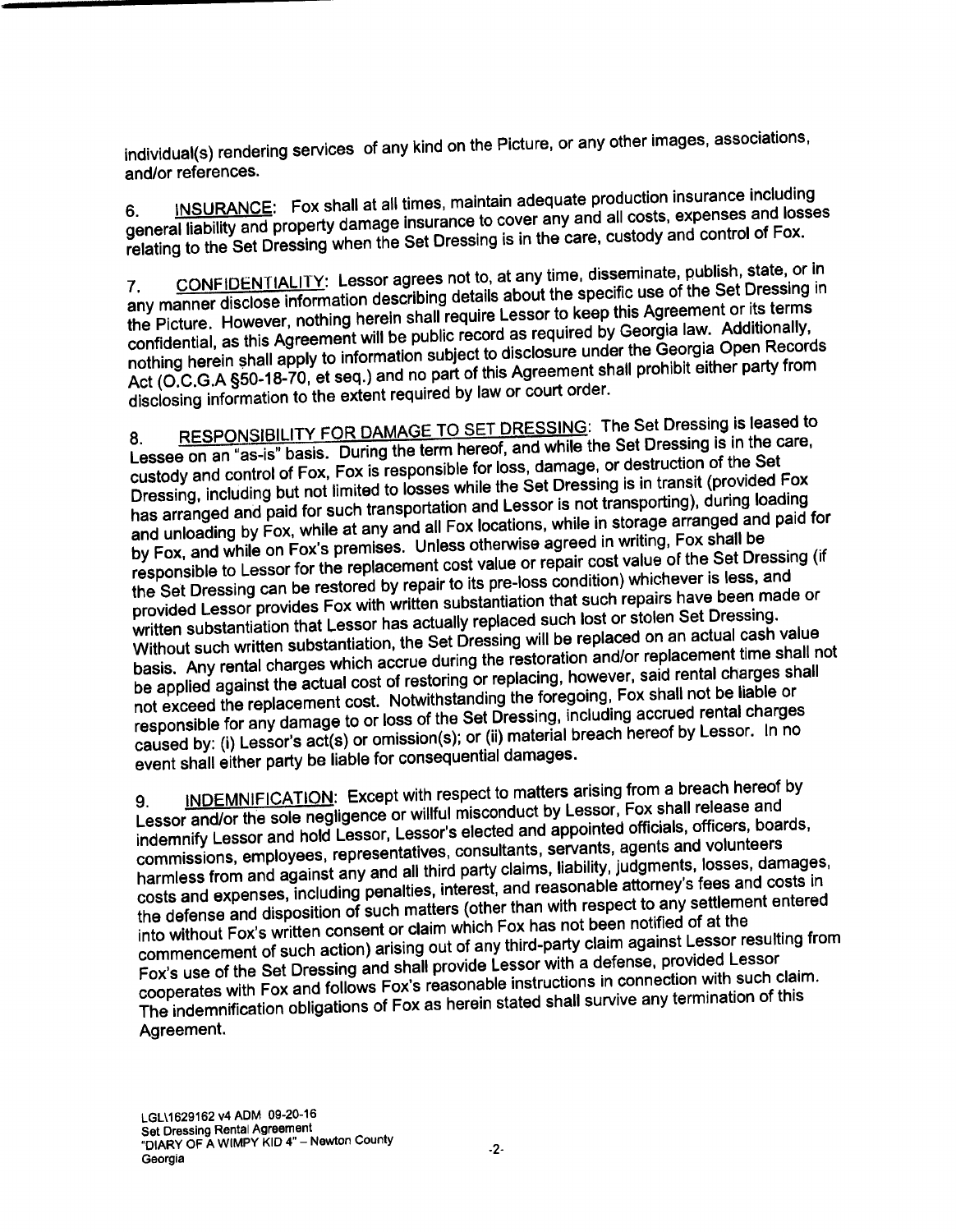10. REMEDIES: In the event of any claim hereunder, whether or not material, Lessor shall<br>be limited to the right to monetary damages at law, if any, and in no event shall Lessor be be limited to the right to monetary damages at law, if any, and in noduction advertising promo entitled to enjoin, restrain or interfere with the development, production, advertising, promotion, promotion, distribution, exhibition or exploitation of the Picture.

11. NOTICES: All notices hereunder shall be given in writing and sent by messenger,<br>facsimile, or mail (postage prepaid). Any notice shall be effective upon the earlier of: (a) actual receipt; (b) the date of pickup by messenger (either local or by an express delivery service); (c)<br>the date of faxing; or (d) 3 business days after the date of mailing. Notices to Lessor shall be the date of faxing; or (d) 3 business days after the date of maintage follows: Mail:  $P.O.$  Box 900. sent to the address listed above. Notices to Fox shall be sent as follows: 1991 Avenue of the Beverly Hills, California 90213, Attention: Legal Department. Messenger: 2121 Avenue of the<br>Stars, Suite 1300, Los Angeles, California 90067, Attention: Legal Department. Fax: 310-369-8703.

12. MISCELLANEOUS: This Agreement may be amended or modified only by the written agreement of Lessor and Fox. Fox has authorized the individual signing this Agreement to bind Fox to the terms of this Agreement. This Agreement may be executed in counterparts.

13. ENTIRE AGREEMENT: This Agreement expresses the binding and entire agreement between Lessor and Fox with respect to the rental of this Set Dressing.

By signing in the space provided below, Lessor and Fox accept and agree to all of the terms and conditions hereof.

("Lessor") By  $M/MMP$   $\sim$  By

NEWTON COUNTY GEORGIA TWENTIFTH CENTURY FOX Fox")  $Titld$  $(Exccutve$ Producer